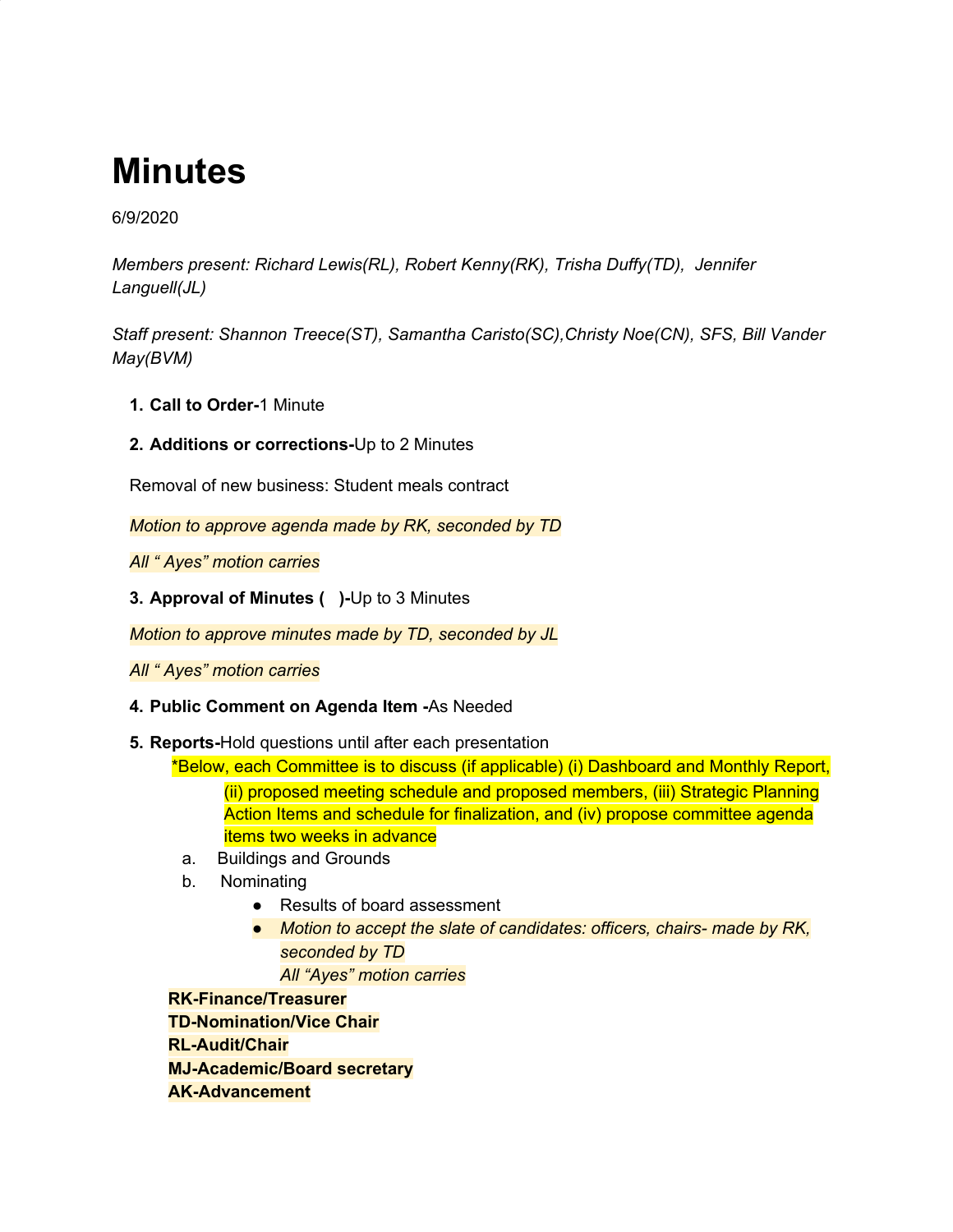#### **JL-Buildings and grounds**

- Motion to set board classes-Waiting until next meeting
- *● Motion to accept state rates for reimbursements made by RK, seconded by JL*
	- *All "Ayes" motion carries*
- *● Motion to continue attempting to contact board member SS and if we are unable to contact her prior to next board meeting then we will take action at that time made by TD, seconded by JL All " Ayes motion carries*
- c. Finance
	- *● Motion to approve budget made by JL, seconded by TD All "Ayes" motion caries*
- d. Academic
- e. Advancement
- f. Audit
- g. Babcock Ranch Update
- h. Principal
- I. Consultant

#### **6. Consent Agenda**

- a. Threat assessment policy
- b. Teacher handbook/salary schedule

*Motion to consent agenda made by TD , seconded by JL*

*All " Ayes" motion carries*

#### **7. Old Business-**Up to 5 Minutes

a. Charter Contract Deadlines

#### **8. New Business**

- a. Charter Contract Deadlines
- b. Student meals contract acceptance-Removed from agenda

#### **9. Comments-**As Needed

- a. Public
- c. Attorney
- d. Principal
- e. Board (Good of the Order)

### **Adjourn**

*Motion to adjourn made by RK, seconded by JL*